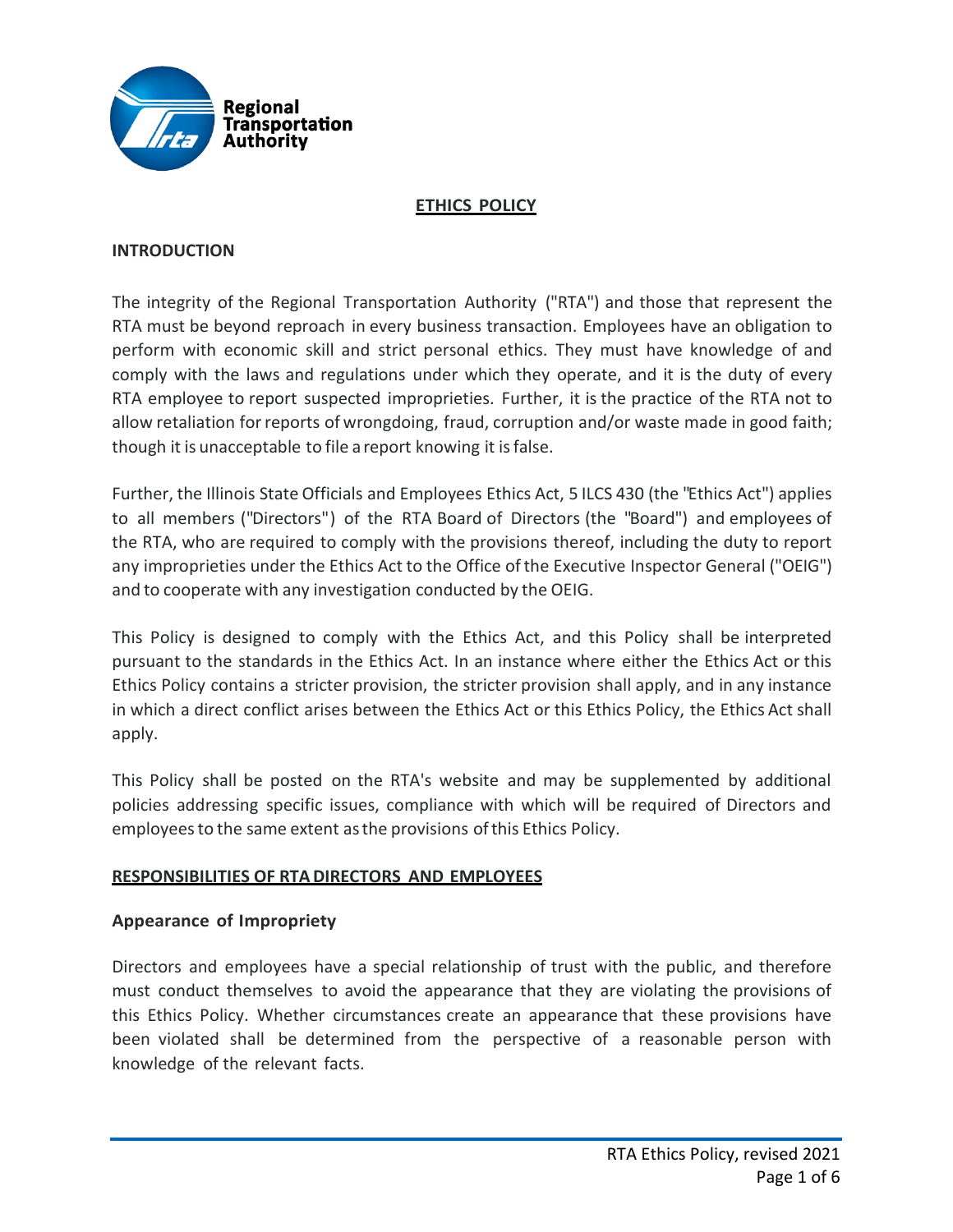# **Fiduciary Duty**

Directors and employees always owe a fiduciary duty to the RTA in the performance of their duties.

## **Conflict ofInterest**

No Director or employee shall make or participate in the making of any RTA decision with respect to any matter in which he or she has any economic interest distinguishable from that ofthe general public.

No Director or employee shall participate directly or indirectly in the selection, award or administration of a RTA contract or purchase order if a real or apparent conflict of interest exists. Such a conflict would arise when any of the following persons has a financial or economic interest in the entity selected for award: (a) a Director, employee, or their agent, partner, associate or affiliate; (b) a relative of the Director or employee; or (c) an organization that employs, or intends to employ, any of the above.

Any Director who has any economic interest distinguishable from that of the general public in any matter pending before the Board, any Board committee, or any of the Service Boards shall publicly disclose the nature and extent of such interest or business relationship on the records of proceedings of the Board and shall also notify the RTA Ethics Officer of such interest within 72 hours of delivery by the Secretary of the Board of Directors to the Director of the introduction of any ordinance, resolution, order or other matter before the Board, or as soon thereafter asthe Director is or should be aware of such potential conflict of interest. The Director shall abstain from voting on the matter but shall be counted present for purposes of a quorum. The obligation to report a potential conflict of interest under this paragraph arises as soon as the Director is or should be aware of such potential conflict.

Any employee who has a financial interest in any matter pending before the RTA shall report the nature of such interest to the RTA Ethics Officer and, if the matter is pending in his or her own division or department, to the head of that division or department or, in the case of a division or department head, to the Executive Director or Chairman. The obligation to report under this paragraph arises as soon as the employee is or reasonably should be aware of the pendency of the matter. This paragraph does not apply to applications for health, disability or worker's compensation benefits.

Any firm, partnership, association or corporation from which a Director, his or her spouse, and any immediate family members living with that person are entitled to receive in the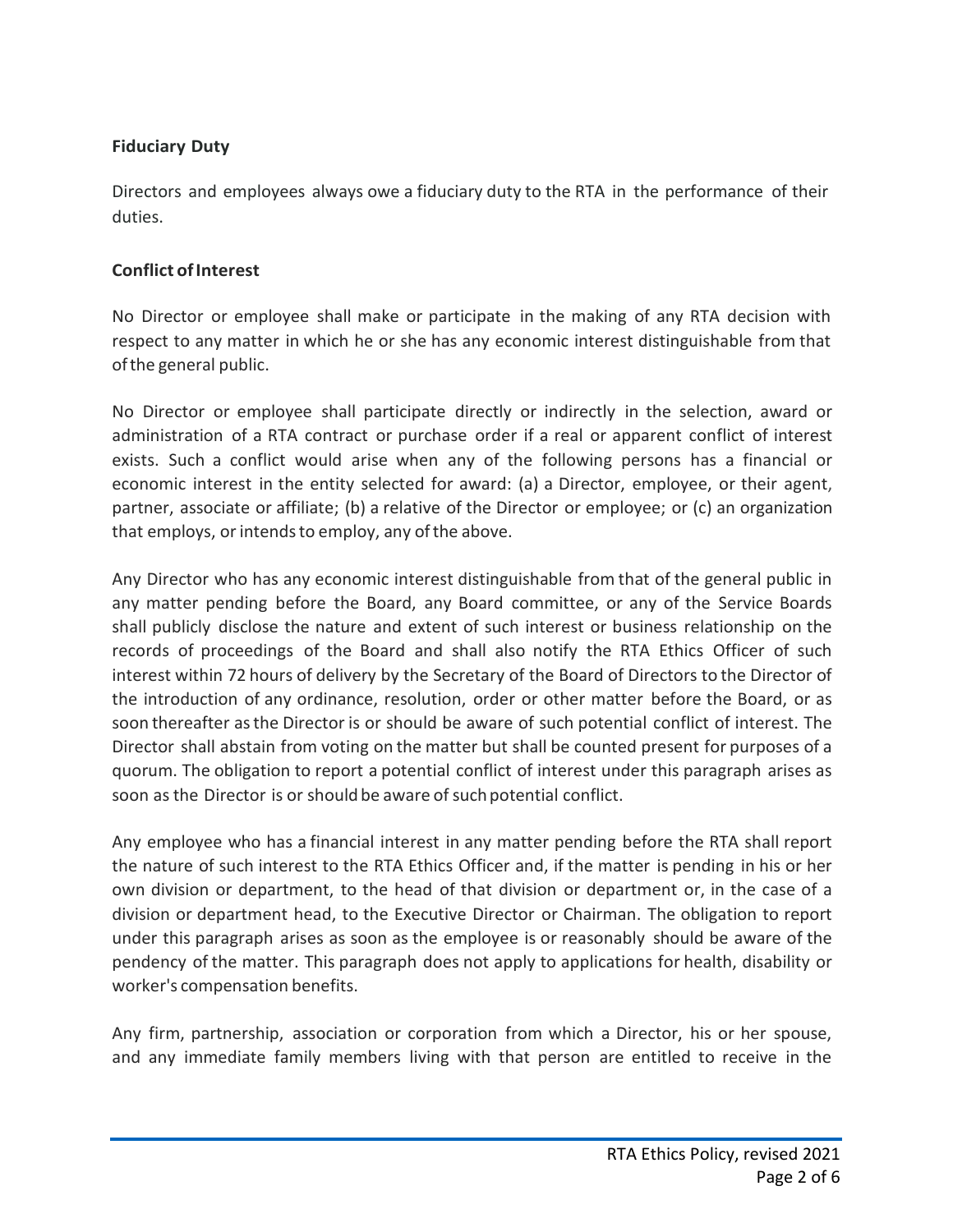aggregate more than fifteen percent (15%) of the total distributable income is prohibited from having or acquiring any contract or direct pecuniary interest in any contract which will be performed in whole or in part by the payment of funds orthe transfer of property ofthe RTA.

### **Other Employment**

Employees are not permitted to engage directly or indirectly in any other business or employment without prior written permission of the RTA. Pro bono or other volunteer service is permissible without the written authority of the RTA so long as such service is not performed during RTA compensated time.

## **EthicsTraining**

Each Director and employee of the RTA must, at least annually, complete an ethics training program approved by the RTA Ethics Officer and, by the deadline set by the RTA Ethics Officer, certify to the RTA Ethics Officer that such training has been completed.

### **Reporting of Information**

Each Director and employee of the RTA shall report promptly to the RTA Ethics Officer any information concerning waste, corruption, fraud, conflicts of interest or abuse by another officer, employee or vendor relating to his or her employment. The knowing failure of any Director or employee to so report shall be cause for discipline, up to and including discharge. The knowing provision of false information to the RTA Ethics Officer by any Director or employee shall be cause for discipline, up to and including discharge. Any Director or employee who in good faith acts pursuant to this paragraph by reporting to the RTA Ethics Officer improper governmental action shall not be subject to dismissal, discipline or other adverse personnel action. Any Director or employee who engages in retaliation for reporting of such information will be subject to dismissal, discipline, or other adverse personnel action.

#### **Duty to Cooperate**

Each Director and employee shall cooperate with, and provide assistance to, the RTA Ethics Officer and her or his staff in the performance of any investigation. In particular, the RTA Ethics Officer shall have access, subject to applicable rules related to privilege or privacy, as necessary to the RTA premises, equipment, personnel, books, records, and papers. In the course of an investigation conducted by the RTA Ethics Officer, the RTA Ethics Officer may compel any officer or employee of the Agency to truthfully answer questions concerning any matter related to the performance of his or her official duties. If so compelled, no statement or other evidence derived therefrom may be used against such employee in any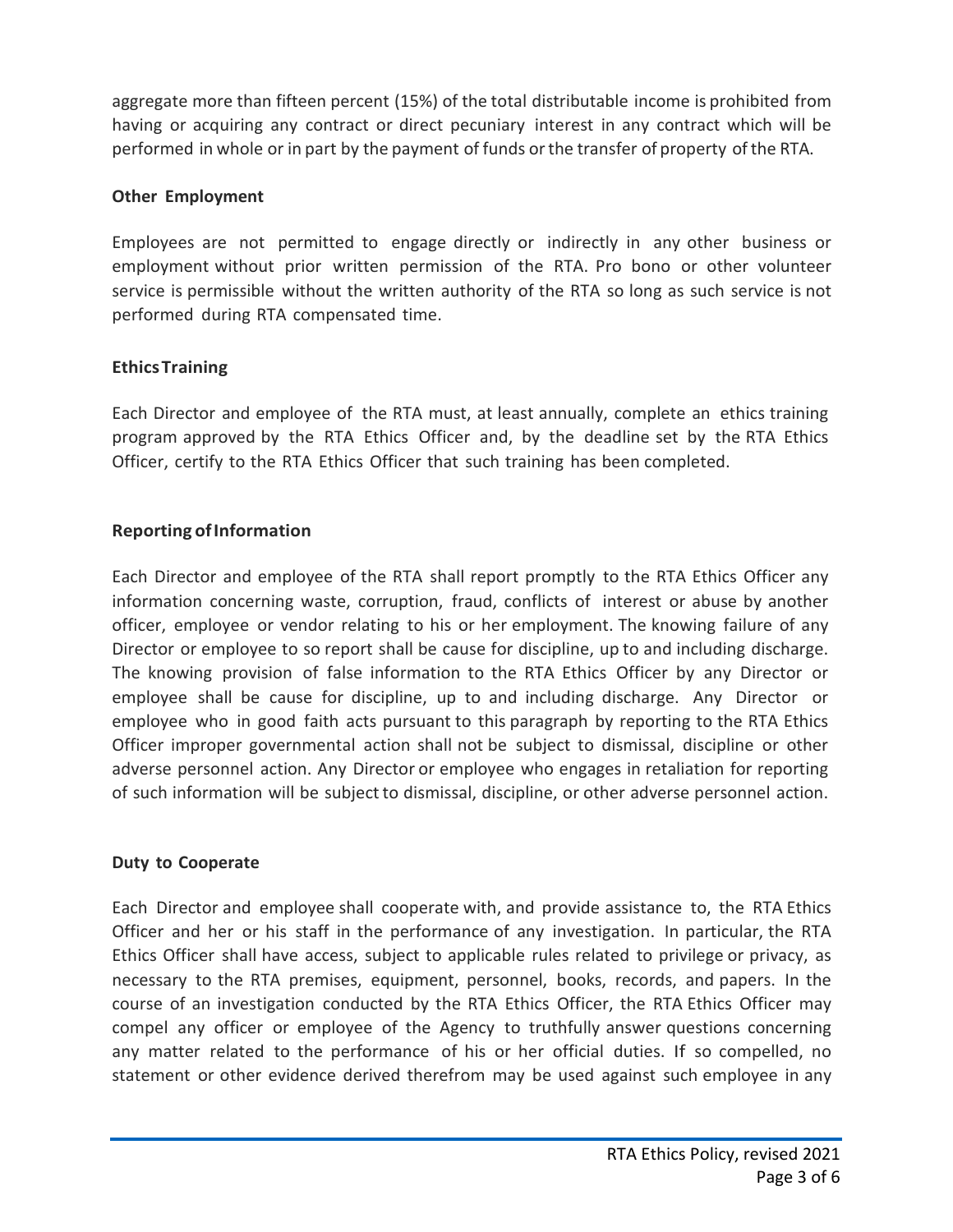subsequent criminal prosecution other than for perjury or contempt arising from such testimony. The refusal of any Director or employee to answer questions if compelled to do so shall be cause for discipline, up to and including discharge.

Ifa Director or employee has and questions or concerns about his or her compliance with this section, such officer or employee is encouraged to contact the RTA Ethics Officer for assistance in ensuring compliance therewith.

## **Statement of Economic Interests**

The Ethics Act sets standards with respect to local government employees who will be required to file a Statement of Economic Interests.

Each year, on or before February 1,the RTA Ethics Officer will prepare a list of employees and Directors who are required to file a Statement of Economic Interests, which list will be sent to the Cook County Clerk's office. The Cook County Clerk's office will send the listed employees and Directors Statement of Economic Interests forms on or before April 1, which Statements must be filed on or before May 1. Upon filing, the Director or employee must submit a copy of their statement to the RTA Ethics Officer. Employees and Directors will incur late filing fees and penalties for failure to submit the form by the deadline.

## **Gift Ban**

Unless otherwise permitted under the Ethics Act, Directors and employees of the RTA, their spouses and immediate family members living with them are banned from intentionally soliciting or accepting any gifts from any "prohibited source" or in violation of any federal or State statute, rule, or regulation. No prohibited source shall intentionally offer or make a gift that violatesthis Section.

# **Prohibited Political Activities**

RTA Directors and employees shall not intentionally perform any prohibited political activity during any compensated time (other than vacation, personal, or compensatory time off). RTA Directors and employees shall not intentionally misappropriate any RTA property or resources by engaging in any prohibited political activity forthe benefit of any campaign for elective office or any political organization.

# **Nepotism**

The employment of relatives of current RTA Directors or employees is not allowed. Relative is defined to include: an employee's wife, husband, counterparty to civil union, son, daughter, mother, father, brother, brother-in-law, sister, sister-in-law, son-in-law, daughter-in-law,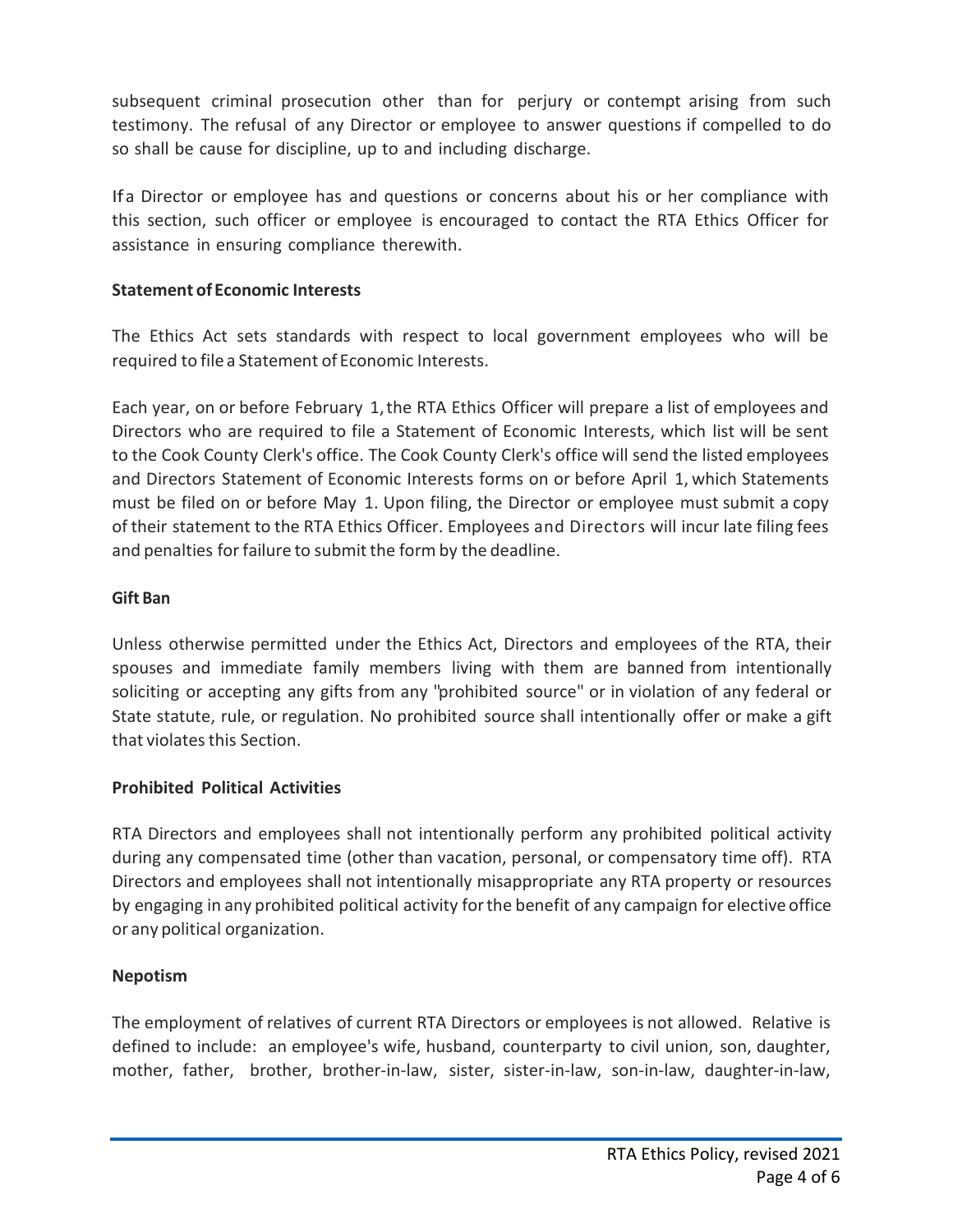mother-in-law, father-in-law, grandparents, grandchildren, aunt, uncle, niece, nephew, stepparent, stepchild, stepsister, or stepbrother,

If RTA employees become related after they are hired by the RTA, and one of the employees holds a position in which he or she may influence discussions relating to such matters as the promotion, salary, supervision, or performance appraisal of the relative, the related employees will be asked to decide between themselves which ofthem will seek to transfer to an available vacancy or leave the employ of the RTA. If the related employees are unable to decide within a reasonable period of time, then the RTA will transfer the less senior employee to an available position for which he or she is qualified or, if there is no such position available, terminate that employee.

## **Sanctions**

The RTA shall make a copy of this Policy available to all Directors and employees and shall institute procedures for its enforcement consistent with all applicable RTA rules and regulations. Violation of this Policy may subject the offending Director or employee to disciplinary action, including termination of employment, subject to review by the Executive Director. Any questions regarding this Policy should be directed to the RTA Ethics Officer. Note that Directors and employees of the RTA may be subject to fines or other punishment under the Ethics Act for violations ofthese provisions.

## **DIRECTOR DISCLOSURE**

All Directors must, within 30 days of the adoption of this Ethics Policy, and at least annually, complete and submit to the RTA Ethics Officer the form attached hereto as *Exhibit A.* Each new Director must complete and submit the form within 30 days of being appointed. The RTA Ethics Officer shall review the filed forms and apprise each Director of any real or apparent conflict of interest the Director may have in voting on any item to be considered.

## **ETHICSOFFICER**

## **Creation and Duties**

The RTA hereby creates the function of Ethics Officer, individual shall be responsible for:

1. Acting as liaison between the RTA and (a) the OEIG and (b) the Executive Ethics Commission.

2. Reviewing Statements of Economic Interest and disclosure forms of Directors, senior employees, and other covered employees upon filing with the Secretary of State.

3. Providing guidance to RTA Directors and employees in the interpretation and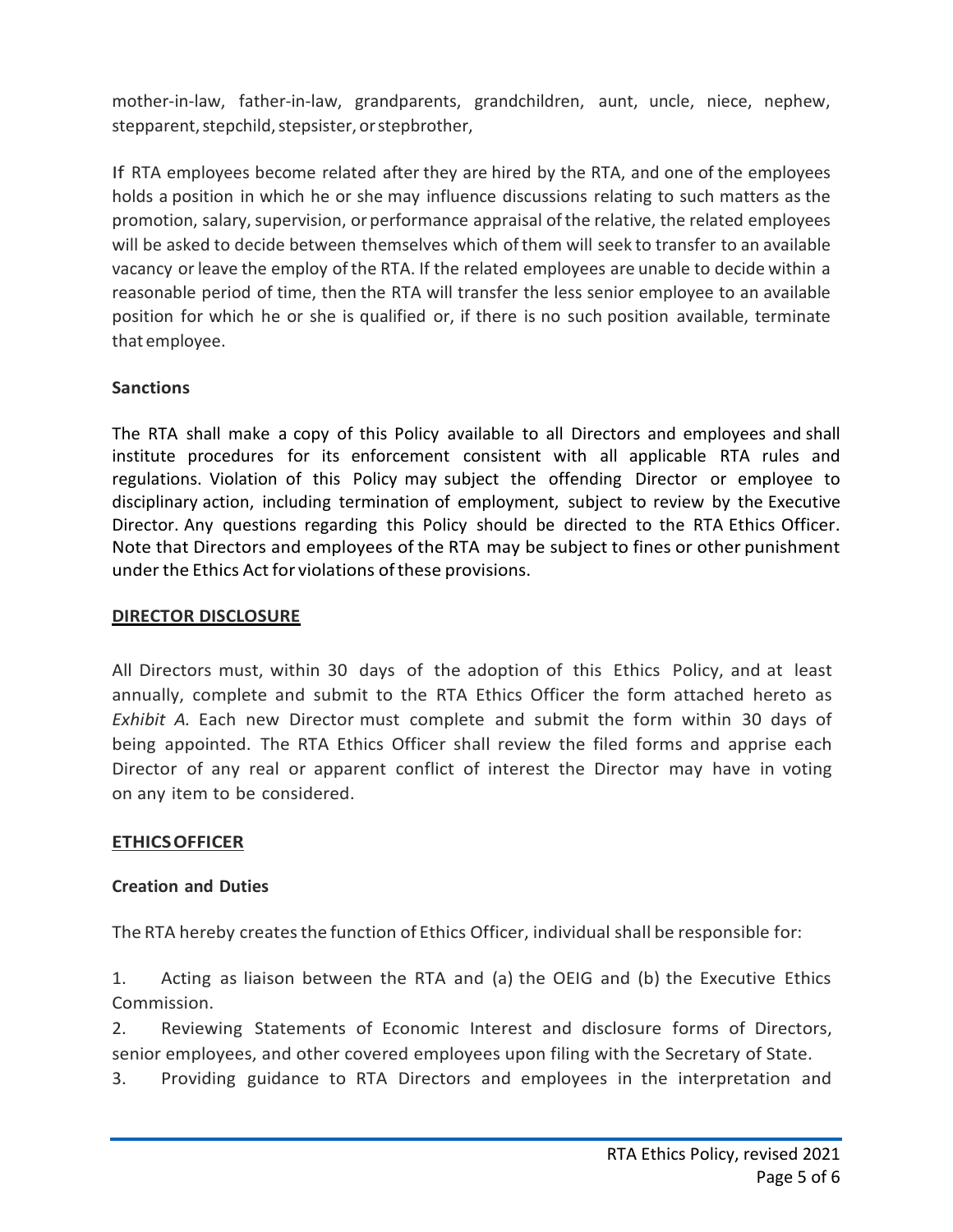implementation of the Ethics Act, which the Director or employee may in good faith rely upon. Such guidance shall be based, wherever possible, upon legal precedent in court decisions, opinions of the Attorney General, and the findings and opinions ofthe Executive Ethics Commission.

4. Providing ethics training to RTA Directors and employees pursuant to the Ethics Act, and submit to the Executive Ethics Commission, at least annually, or more frequently as required by that Commission, an annual report that summarizes the ethics training that was completed during the previous year and lays out the plan for the ethics training programs in the coming year.

5. Maintaining a list of which RTA positions, by the nature of their duties, may have the authority to participate personally and substantially in the award of contracts or in regulatory or licensing decisions, which list shall include, at a minimum: (i) each Director, (ii) the Executive Director, and (iii) the Division Manager, Procurement, Contracting and Facilities.

6. Maintaining a list of all employees who, in the past year, have participated personally and substantially in the award of contracts or in regulatory or licensing decisions, which list shall denote each specific contract or regulatory or licensing decision in which each employee participated.

7. Maintaining the RTA Whistleblower Hotline in accordance with the Whistleblower Policy contained herein.

8. Providing a log of whistleblower complaints to the OEIG as requested, and at least annually to the Board.

9. Forwarding any complaints regarding the Service Boards (CTA, Metra, and Pace) to the OEIG as needed.

10. Immediately reporting any breach ofthe Ethics Act to the OEIG.

11. Alerting the RTA Board and staffto any amendments to the Ethics Act.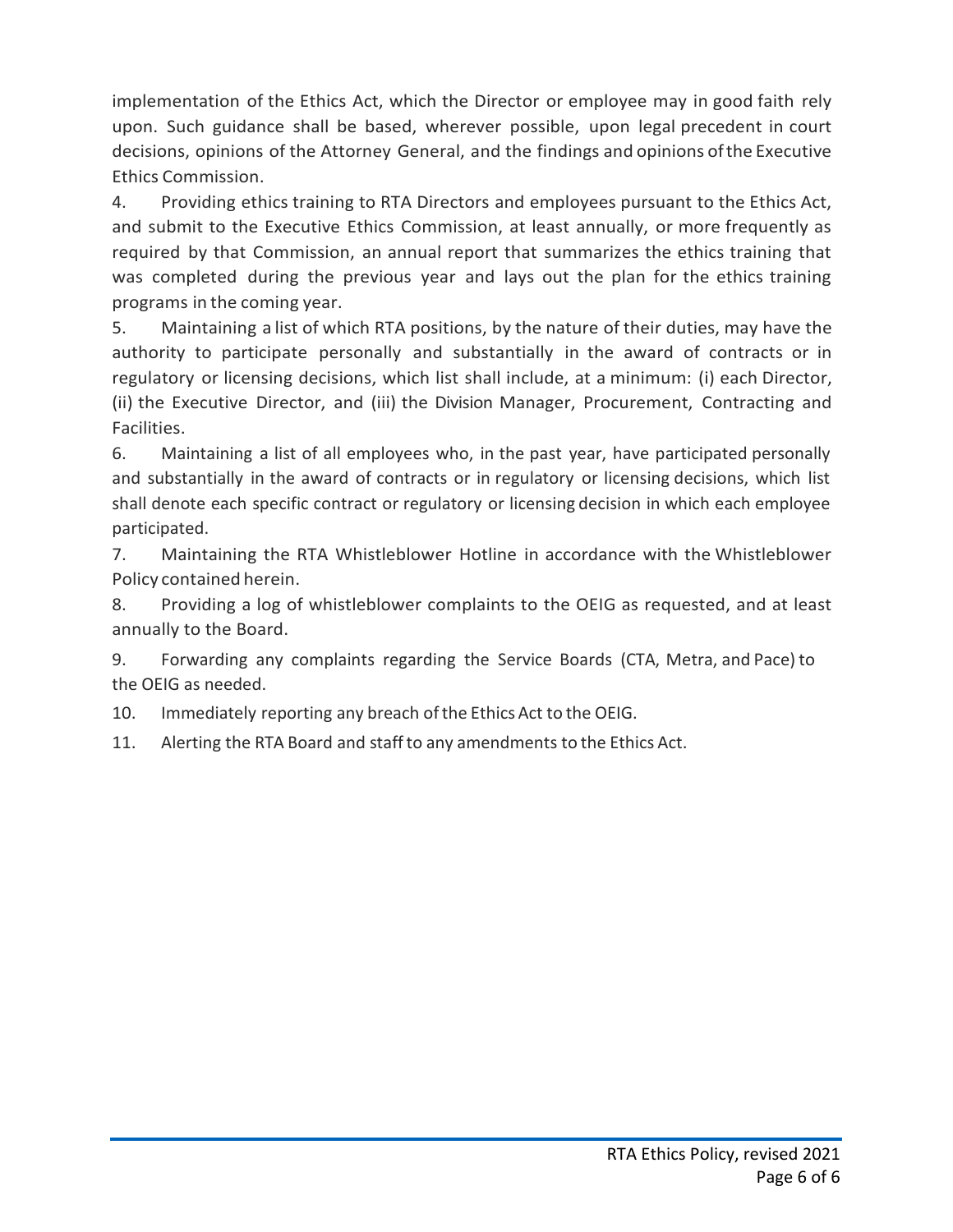

#### **EXHIBIT A DIRECTOR DISCLOSURE FORM**

**NAME OF DIRECTOR:** 

Please answer all questions. Attach additional pages as necessary.

The purpose of this form is to enable the RTA to identify any potential conflicts-of interest. These forms will be maintained by the Ethics Officer and the information will only be distributed on a need to know basis.

Note: For purposes of completing this form, "you" means yourself, your spouse or civil partner, or any immediate family member living with you.

#### **Assets/Income**

<u> 1980 - John Stein, Amerikaansk politiker (</u>

1. List below each company in which you currently have a 7.5% or greater ownership interest.

2. List below each board of directors, or equivalent governing body, on which you sit, whether public or private, excluding the RTA.

3. List below any entity in which you have any direct financial interest that conducts business with the RTA or any Service Board.

4. List below any entity from which you derive income, or have derived income from in the past year, including your primary employer.

List below each contract with the State of Illinois, or any Illinois County, or Municipality from which you are 5. entitled to receive more than 7.5% of the total distributable income, excluding employment contracts.

| <b>Contract Amount</b> | <b>Contracting Entity</b> | <b>State Entity</b> |  |
|------------------------|---------------------------|---------------------|--|
|                        | ------                    |                     |  |
|                        | state management          |                     |  |